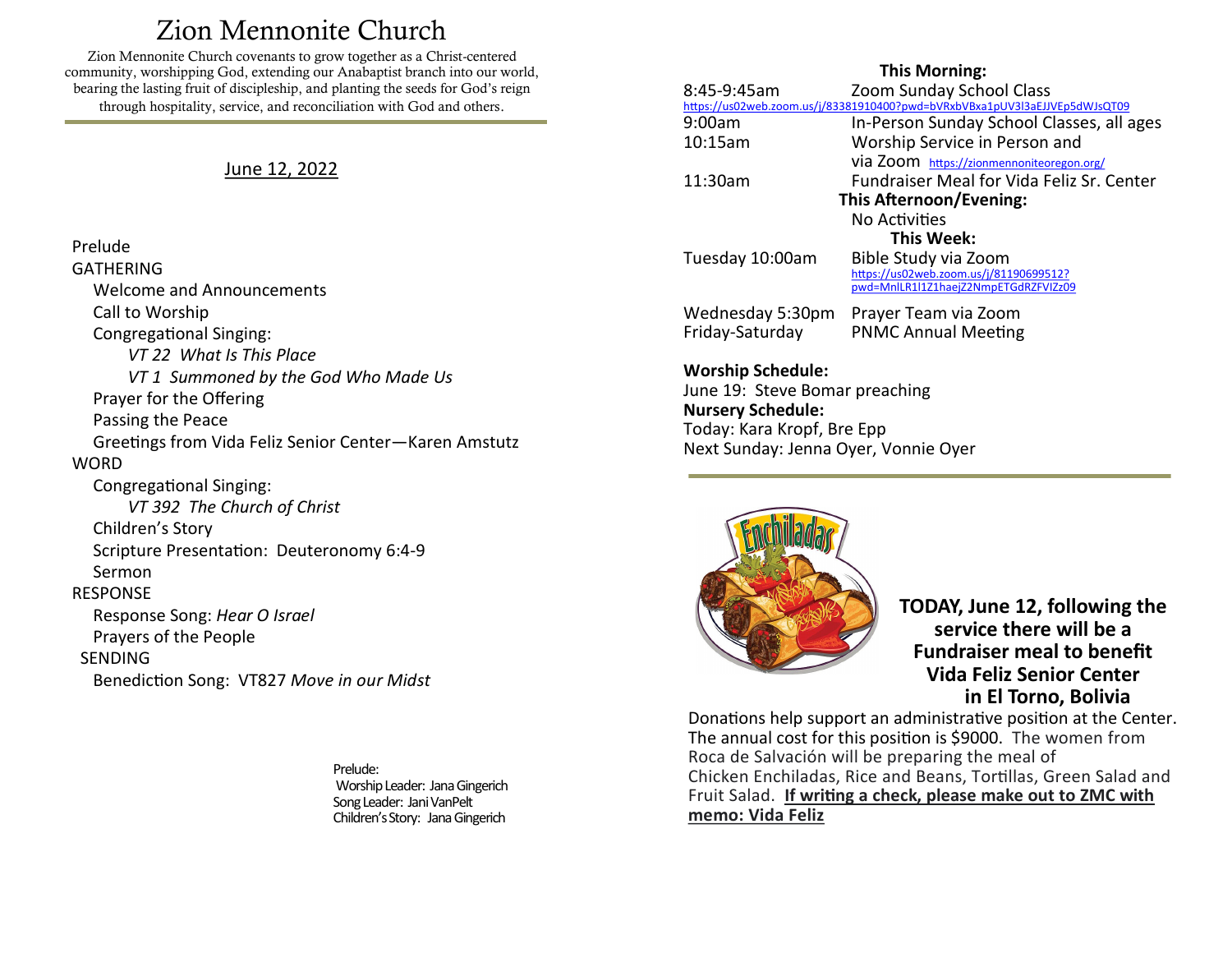**Scrap Wood Donations Needed for DCC**: This summer I am working at Drift Creek Camp as Program Director. For the Parent and Me campers, we are trying to make building toolboxes one of the activities. We are looking for donations of scrap wood, either plywood (1/2 inch or 3/4 inch) or 1 inch material with a 6 inch or greater width. You can email or call me at [gingy3662@gmail.com](mailto:gingy3662@gmail.com) or 503-509-5168 if you have any wood you are wiling to donate. Thank you!

—Emma Gingerich



**What is Stephen Ministry?** Stephen Ministry is grounded in Jesus' command to love one another. Through one-toone caring and confidential relationships, those who are hurting receive the love and care they need to support them.

**What is Stephen Ministry for?** \*Loneliness \*Loss of a spouse \*Retirement changes \*Unemployment \*Despair

\*Childbirth \*Hospitalization \* Separation and divorce \*Grief \*Terminal Illness \*Being shut-in \*Most of life's struggles

**What Does a Stephen Ministry Provide?** Someone who cares, supports, listens and shares.

**Who Can Benefit?** Anyone going through difficult times who needs someone to care, listen, and share God's love with them on a one-toone confidential basis. Talk to Pastor Jana (503-577-9789) for more information.

## **MDS Update:**

In cooperation with the Clackamas County Long-Term Recovery Group, we finished our commitment to the second house build near Scott's Mills in response to the 2021 Oregon wildfires. We started on May 11th and finished June 3rd, 2022. Volunteers installed flooring and completed indoor trim work. Cabinets were purchased by MDS Oregon Unit. Thank you for your volunteer efforts, prayers, and financial support to make it possible to bring our wildfire survivor family back home.

Wendy and John Colvin will be meeting with the Santiam Canyon LTRG, Marion/Linn Co. concerning a complete home build in the canyon.

A beautiful potted plant arrangement graces our front porch, a reminder of the love and prayers offered on my behalf by the Zion Church Family. Thank you, Zion, for loving enough to pray! —Gerry Hosler

Dear Zion Family:

We have loved being a part of the congregation over these last years, and have missed you all during the pandemic! After prayerful consideration, we have decided to make a move back toward our Pennsylvania and New York families, and I will be leaving my role at George Fox next week to take a position directing the School of Art at Kent State University, in Kent Ohio. After 8 years in Oregon, we will sorely miss all the wonderful people who have been blessings on our lives, so many of whom are numbered among you all. Thank you for sharing your ideas, voices, and teaching with us. We would appreciate your prayers for a smooth transition for our family.

Grace and Peace Jillian Sokso, for Jimmy, Gianna, and Paloma as well

Jillian L. Contreni Sokso Visual Artist and Educator <http://www.jilliansoksostudio.com/>